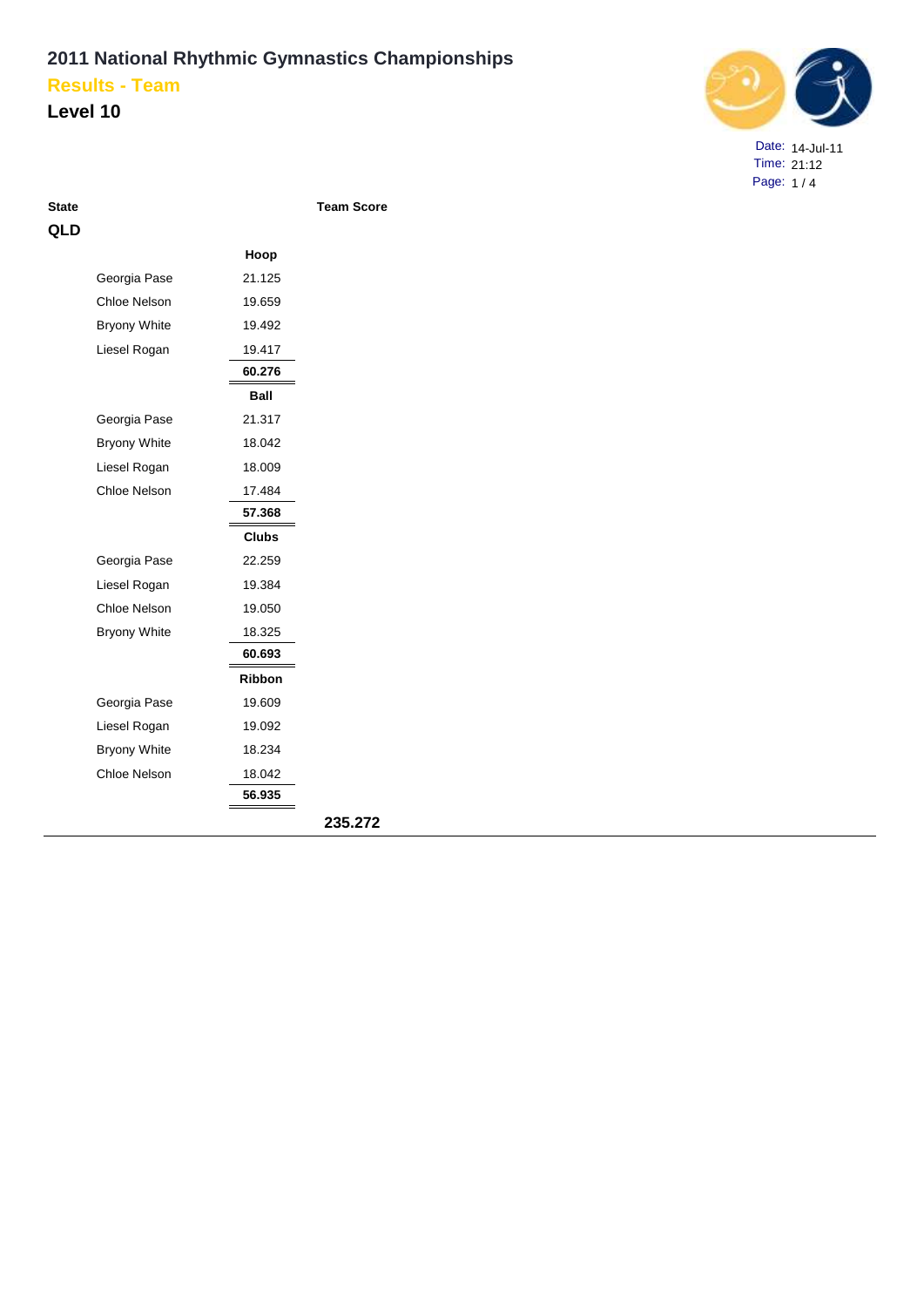**Level 10**



Date: 14-Jul-11 Time: 21:12 Page: 2 / 4

| NSW |                       |               |         |
|-----|-----------------------|---------------|---------|
|     |                       | Hoop          |         |
|     | Abigail McPherson     | 20.842        |         |
|     | Karina Lee            | 20.267        |         |
|     | Alberta Nader         | 18.742        |         |
|     | Brianna Cooper        | 15.292        |         |
|     |                       | 59.851        |         |
|     |                       | Ball          |         |
|     | Karina Lee            | 20.184        |         |
|     | Alberta Nader         | 19.775        |         |
|     | Abigail McPherson     | 19.442        |         |
|     | <b>Brianna Cooper</b> | 16.375        |         |
|     |                       | 59.401        |         |
|     |                       | <b>Clubs</b>  |         |
|     | Abigail McPherson     | 20.500        |         |
|     | Karina Lee            | 20.000        |         |
|     | Alberta Nader         | 18.584        |         |
|     | <b>Brianna Cooper</b> | 17.817        |         |
|     |                       | 59.084        |         |
|     |                       | <b>Ribbon</b> |         |
|     | Karina Lee            | 20.059        |         |
|     | Alberta Nader         | 17.092        |         |
|     | Abigail McPherson     | 17.059        |         |
|     | <b>Brianna Cooper</b> | 16.417        |         |
|     |                       | 54.210        |         |
|     |                       |               | 232.546 |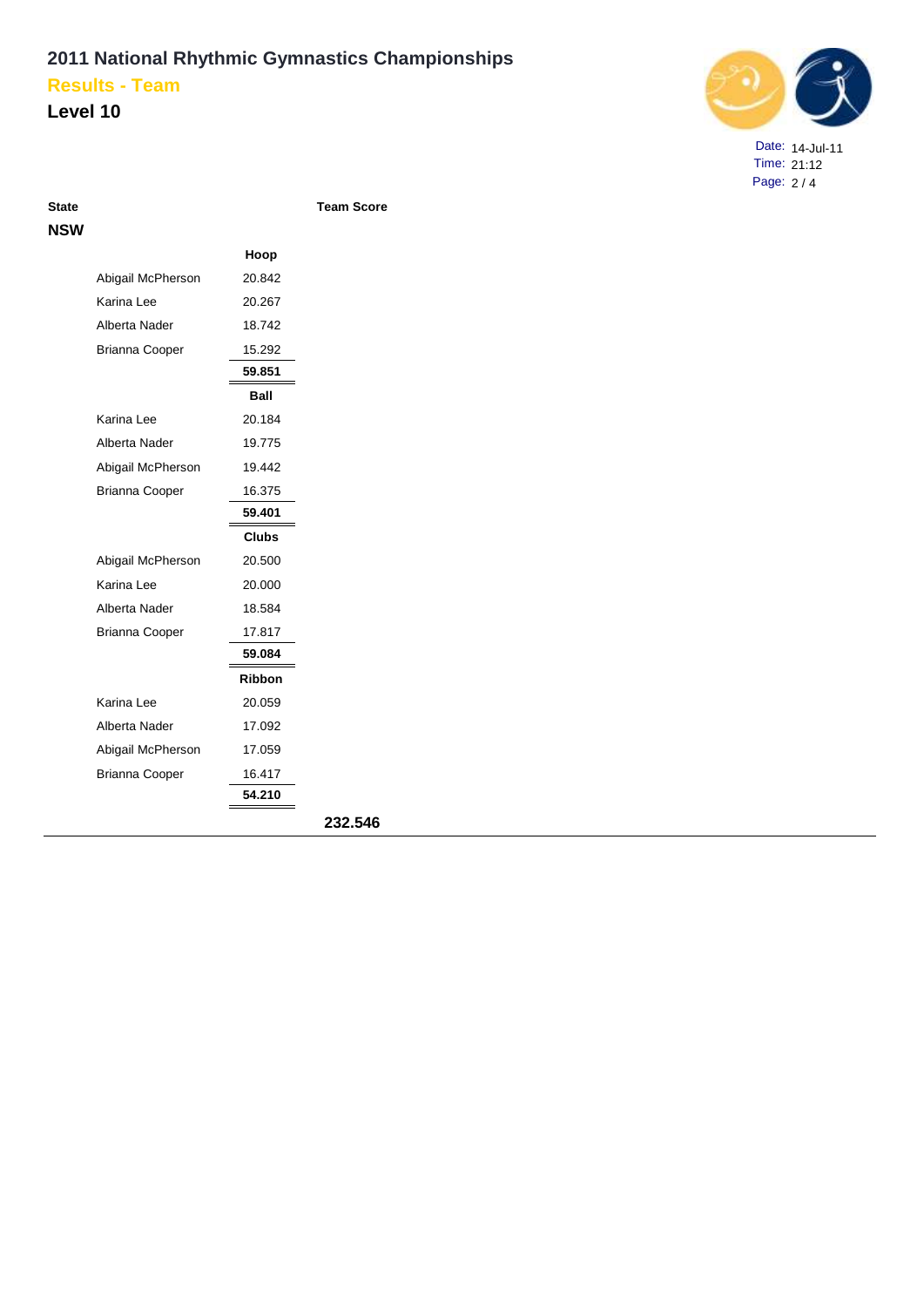### **Level 10**



Date: 14-Jul-11 Time: 21:12 Page: 3 / 4

**WA**

|                   | Hoop          |
|-------------------|---------------|
| Kelly Harrison    | 20.067        |
| Sarah Bewley      | 16.617        |
| Katelyn Morrissey | 16.134        |
|                   | 52.818        |
|                   | Ball          |
| Kelly Harrison    | 19.750        |
| Sarah Bewley      | 18.059        |
| Katelyn Morrissey | 16.375        |
|                   | 54.184        |
|                   | <b>Clubs</b>  |
| Katelyn Morrissey | 18.392        |
| Sarah Bewley      | 17.784        |
| Kelly Harrison    | 17.717        |
|                   | 53.893        |
|                   | <b>Ribbon</b> |
| Kelly Harrison    | 18.342        |
| Katelyn Morrissey | 17.767        |
| Sarah Bewley      | 16.517        |
|                   | 52.626        |